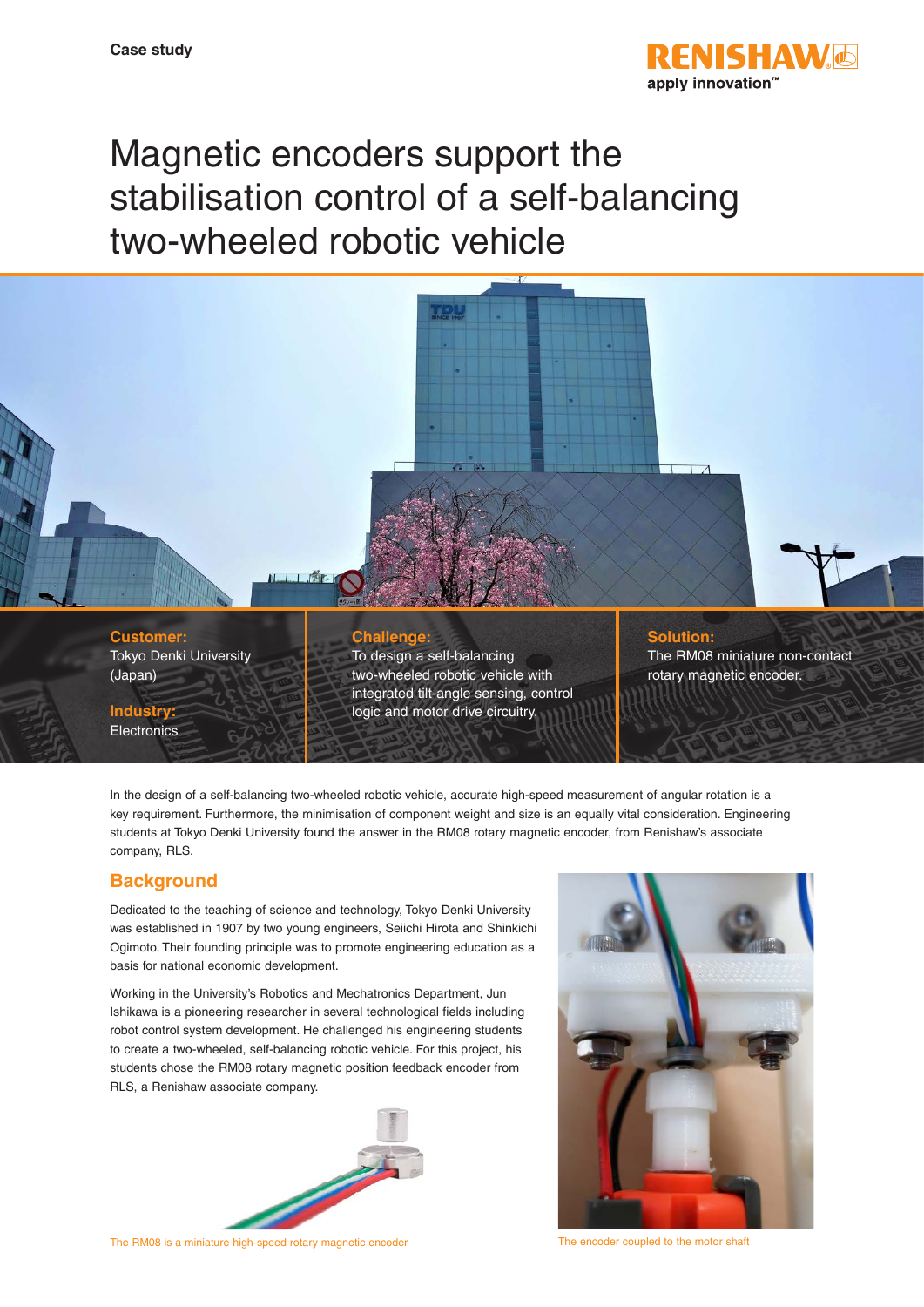

The two-wheeled, self-balancing robotic vehicle designed by the engineering students at Tokyo Denki University

#### **Challenge**

Ishikawa challenged his university students to solve a classic control theory problem - the inverted pendulum. The basis for the well-known Segway personal transporter, the inverted pendulum has its centre of mass located above the pivot point.

Unlike a suspended pendulum, which will naturally return to a stable equilibrium position after being displaced, the inverted pendulum is inherently unstable. Imagine holding a pool cue or a broom handle upright on the palm of your hand - it would tend to fall over without continuous adjustments to the position of your hand. A shorter inverted pendulum accelerates away from the vertical position faster than a longer one, requiring more frequent position adjustments and presenting a more challenging control problem – balancing a pen on your hand is trickier than balancing a pool cue.

One solution to the problem, as implemented by Segway, is to mount the pivot point on a wheeled platform. This type of vehicle takes inertial inputs from an IMU (inertial measurement unit) which comprises two sensors: an accelerometer and a gyroscope.

In this case, both vertical-axis and horizontal-axis accelerometers are used to determine the angular acceleration due to gravity. By constantly monitoring the tilt angle and angular velocity of the pendulum, a PD (proportional-derivative) control system can be used to drive the wheels forwards or backwards to maintain balance.

Adopting a similar approach in their own control system, Ishikawa's students needed to design and integrate what was effectively a three-part solution, comprising tilt-angle sensing, control logic and motor drive circuitry. When designing PCBs for this control application, small size and low weight is crucial for integration within the handlebars. PCB architectures have been optimised to ensure that all the required functionality is delivered in the smallest package size.

#### **Solution**

The PCB control board sits at the top of the pendulum, inside the handlebars, and carries all the electronic circuitry required, including a solid-state gyroscope, microcontroller, DC motor drive and power management components.

In the wheeled platform, at the bottom, there are two axles: a horizontal axle linking the wheels and a vertical axle driven by a compact DC motor. Simple bevel gearing at the intersection between the axles enables the motor to drive the wheels in either direction.

For effective control, the system must maintain orientation within a small range of angles that are nearly vertical. If the vehicle tilts by more than 30 degrees in either direction, stability might be lost. To maintain balance, the wheels must be driven continuously with carefully calculated acceleration and speed.

To achieve the required level of motion control performance, the students needed a high-resolution position encoder to enable monitoring and regulation of the motor output. It also had to be small and light enough to be accommodated within the vehicle's slim vertical structure.

After much consideration, the solution came in the shape of the RM08 rotary magnetic encoder from RLS, a Renishaw associate company. This non-contact, frictionless rotary magnetic encoder weighs just 2 g, including cabling, and features an aluminium sensor housing measuring 8 mm in diameter with a thickness of only 3 mm.

The students designed a narrow nylon collar, to act as a mechanical linkage between the motor shaft and the magnetic actuator of the RM08 encoder, which added less than 0.5 g to the assembly. The RM08 encoder produces a 12-bit resolution output (4,096 steps per revolution), is suitable for high-speed operation up to 30,000 rpm and delivers an accuracy of  $\pm 0.3$  °.